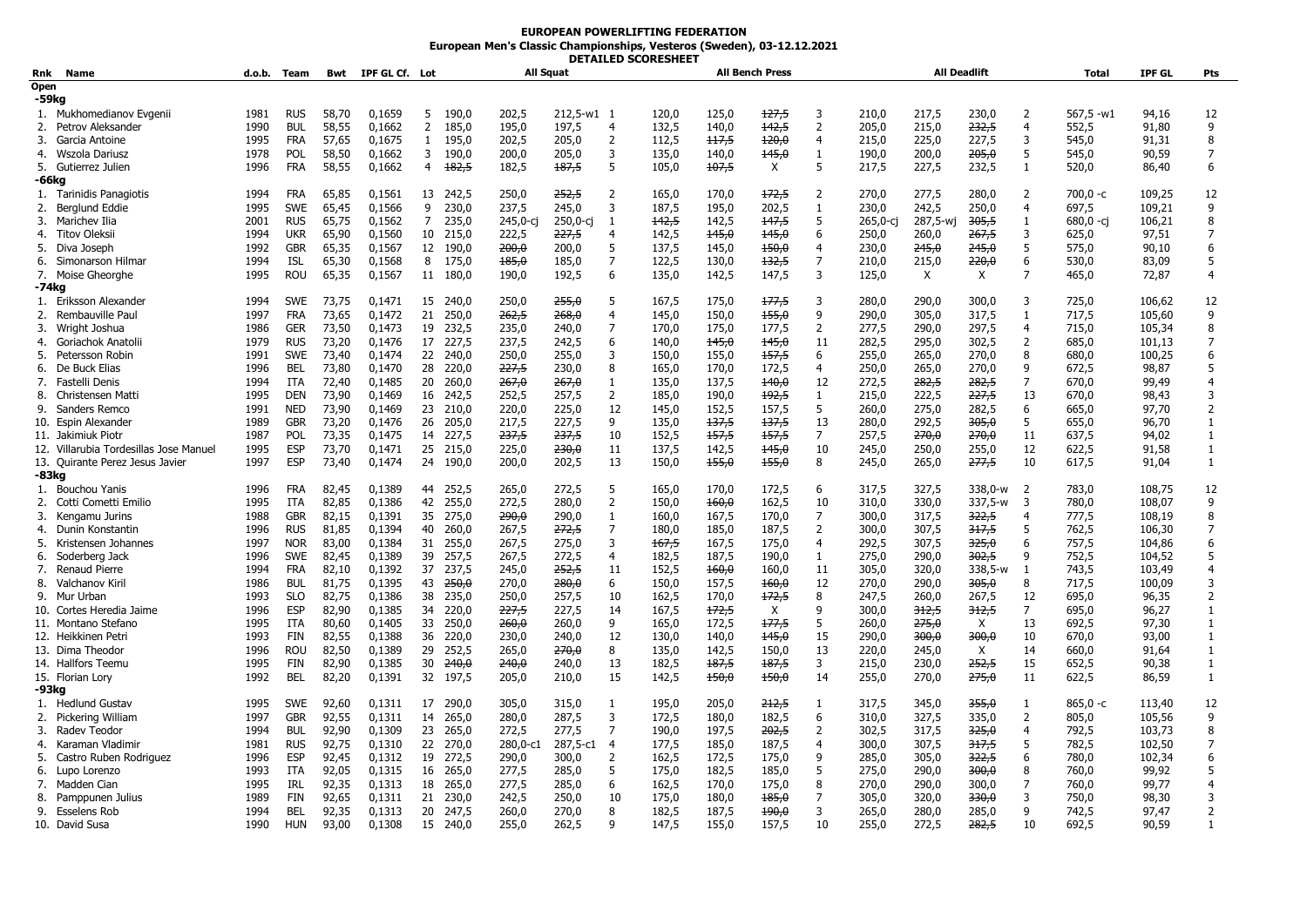| -105kg                                     |      |            |        |        |                     |                  |              |                |       |       |       |                          |       |       |                  |                          |            |                          |                          |
|--------------------------------------------|------|------------|--------|--------|---------------------|------------------|--------------|----------------|-------|-------|-------|--------------------------|-------|-------|------------------|--------------------------|------------|--------------------------|--------------------------|
| 1. Norling Emil                            | 1996 | SWE        | 104,80 | 0,1236 | 28<br>335,0         | 342,5            | 347,5        | 1              | 200,0 | 205,0 | 205,0 | $\overline{4}$           | 340,0 | 360,0 | 375,0            | 1                        | 917,5      | 113,38                   | 12                       |
| Novopismennyi Anatolii<br>2.               | 1996 | <b>UKR</b> | 104,35 | 0,1238 | 27<br>340,0         | 360,5            | 360,5        | 2              | 215,0 | 225,0 | 225,0 | 1                        | 335,0 | 335,0 | 350,0            | 3                        | 915,0      | 113,30                   | 9                        |
| Hautala Tuomas<br>3.                       | 1992 | FIN        | 104,40 | 0,1238 | 32 270,0            | 285,0            | 292,5        | $\overline{7}$ | 200,0 | 205,0 | X     | 3                        | 340,0 | 355,0 | 357,5            | $\overline{2}$           | 842,5      | 104,30                   | 8                        |
| Sulayman Abdul Majeed<br>4.                | 1997 | <b>GBR</b> | 103,00 | 0,1246 | 33 290,0            | 305,0            | 310,0        | 3              | 175,0 | 180,0 | 185,0 | 7                        | 310,0 | 335,0 | 345,0            | $\overline{4}$           | 840,0      | 104,65                   | 7                        |
| Vazquez H-Carrillo Victor<br>5.            | 1995 | <b>ESP</b> | 104,80 | 0,1236 | 34 295,0            | <del>305,0</del> | 305,0        | 4              | 195,0 | 195,0 | 200,0 | 5                        | 325,0 | 337,5 | 352,5            | 5                        | 827,5      | 102,26                   | 6                        |
| Samuelsson Viktor<br>6.                    | 1993 | ISL        | 103,10 | 0,1245 | 35 270,0            | 280,0            | 290,0        | 6              | 180,0 | 187,5 | 200,0 | 6                        | 300,0 | 315,0 | 325,0            | 7                        | 802,5      | 99,93                    | 5                        |
| Pihler Uros<br>7.                          | 1996 | SLO        | 104,00 | 0,1240 | 31 245,0            | 257,5            | 267,5        | 10             | 142,5 | 147,5 | 152,5 | 10                       | 295,0 | 312,5 | 327,5            | 6                        | 747,5      | 92,70                    | 4                        |
| Vikesland Joel Immanuel<br>8.              | 1997 | <b>NOR</b> | 104,00 | 0,1240 | 29 250,0            | 260,0            | X            | 11             | 172,5 | 180,0 | 490,0 | 8                        | 290,0 | 315,0 | X                | 8                        | 745,0      | 92,39                    | 3                        |
| Dean Scott<br>9.                           | 1997 | IRL        | 104,75 | 0,1236 | 25 260,0            | 275,0            | 282,5        | 8              | 165,0 | 170,0 | X     | 9                        | 290,0 | 315,0 | 332,5            | 10                       | 730,0      | 90,23                    | 2                        |
| Gerdeman Jonas<br>$\overline{\phantom{0}}$ | 1994 | SWE        | 101,35 | 0,1255 | 26 270,0            | 280,0            | 290,0        | 5              | 190,0 | 197,5 | 200,0 | $\overline{2}$           | 315,0 | 315,0 | 315,0            | $\overline{\phantom{m}}$ | <b>DSO</b> | $\overline{\phantom{0}}$ | $\overline{\phantom{m}}$ |
| - Gonchar Artem                            | 1989 | ukr        | 103,60 | 0,1242 | 24 260,0            | 267,5            | 272,5        | 9              | 185,0 | 185,0 | 185,0 | $\overline{\phantom{m}}$ | 300,0 | 310,0 | 310,0            | 9                        | <b>DSQ</b> | $\qquad \qquad -$        | $\qquad \qquad -$        |
| -120 <sub>kg</sub>                         |      |            |        |        |                     |                  |              |                |       |       |       |                          |       |       |                  |                          |            |                          |                          |
| 1. Gray Kieran                             | 1996 | <b>GBR</b> | 119,95 | 0,1163 | 24 310,0            | 325,0            | X            | 5              | 210,0 | 220,0 | 225,0 | 2                        | 330,0 | 342,5 | 347,5            | 4                        | 892,5      | 103,77                   | 12                       |
| 2. Grzesik Mateusz                         | 1989 | <b>POL</b> | 119,05 | 0,1167 | 14 300,0            | 310,0            | 322,5        | 7              | 207,5 | 215,0 | 220,0 | 3                        | 335,0 | 350,0 | 362,5            | 3                        | 880,0      | 102,65                   | 9                        |
| Ermolaev Daniil<br>3.                      | 1997 | <b>RUS</b> | 117,95 | 0,1171 | 23 330,0            | 345,0            | X            | $\mathbf{1}$   | 195,0 | 202,5 | 202,5 | 6                        | 310,0 | 320,0 | 327,5            | 6                        | 867,5      | 101,61                   | 8                        |
|                                            | 1992 | <b>UKR</b> | 119,10 | 0,1166 | 19 322,5            |                  |              |                |       |       |       | 9                        | 325,0 |       | 347,5            | 5                        |            |                          | $\overline{7}$           |
| Pavlenko Dmytro<br>4.                      | 1991 |            |        |        |                     | 332,5            | 337,5        | $\overline{2}$ | 175,0 | 185,0 | 490,0 | $\overline{4}$           |       | 335,0 |                  | 10                       | 857,5      | 100,01                   | 6                        |
| Kriikkula Antti<br>5.                      |      | FIN        | 118,95 | 0,1167 | 25 315,0            | 330,0            | 337,5        | 4              | 205,0 | 215,0 | 220,0 |                          | 295,0 | 310,0 | 317,5            |                          | 855,0      | 99,77                    |                          |
| Sommerseth Carl Petter<br>6.               | 1985 | Nor        | 119,30 | 0,1165 | 29 272,5            | 285,0            | 290,0        | 12             | 195,0 | 205,0 | 212,5 | 5                        | 310,0 | 337,5 | 352,5            | $\mathbf{1}$             | 855,0      | 99,64                    | 5                        |
| <b>Beznosov Maksim</b><br>7.               | 1991 | <b>RUS</b> | 119,35 | 0,1165 | 18 315,0            | <del>330,0</del> | 330,0        | 6              | 190,0 | 195,0 | 197,5 | $\overline{7}$           | 315,0 | 325,0 | 345,0            | 8                        | 835,0      | 97,30                    | $\overline{4}$           |
| Von Hennig Friedrich<br>8.                 | 1992 | <b>GER</b> | 116,60 | 0,1177 | $15 \t290,0$        | <del>290,0</del> | 300,0        | 9              | 172,5 | 182,5 | 182,5 | 12                       | 315,0 | 335,0 | 350,0            | 2                        | 822,5      | 96,83                    | 3                        |
| 9. Nurmi Niko                              | 1995 | FIN        | 119,30 | 0,1165 | 22 310,0            | 325,0            | 325,0        | 8              | 170,0 | 180,0 | 185,0 | 10                       | 310,0 | 325,0 | 335,0            | 7                        | 815,0      | 94,98                    | $\overline{2}$           |
| 10. Mattsson Victor                        | 1990 | SWE        | 118,80 | 0,1168 | 20 315,0            | 330,0            | 337,5        | 3              | 140,0 | 150,0 | 155,0 | 15                       | 290,0 | 302,5 | 315,0            | 11                       | 787,5      | 91,95                    | 1                        |
| 11. Smalbro Jens Peter                     | 1994 | DEN        | 119,65 | 0,1164 | 28 285,0            | <del>305,0</del> | 305,0        | 13             | 162,5 | 170,0 | 175,0 | 11                       | 300,0 | 320,0 | 340,0            | 9                        | 780,0      | 90,79                    | 1                        |
| 12. Georgsson Aron                         | 1989 | ISL        | 118,20 | 0,1170 | 16 280,0            | 292,5            | 300,0        | 10             | 180,0 | 190,0 | 190,0 | 8                        | 275,0 | 285,0 | 300,0            | 13                       | 775,0      | 90,69                    | -1                       |
| 13. Kovacic Tadej                          | 1992 | <b>SLO</b> | 119,30 | 0,1165 | 27 277,5            | 295,0            | 295,0        | 11             | 155,0 | 160,0 | 162,5 | 13                       | 280,0 | 297,5 | 305,0            | 12                       | 752,5      | 87,70                    | 1                        |
| 14. Yezyk Kostiantyn                       | 1991 | <b>UKR</b> | 118,70 | 0,1168 | 21 225,0            | 235,0            | 245,0        | 15             | 230,0 | 243,0 | 243,0 | $\mathbf{1}$             | 240,0 | 260,0 | 280,0            | 15                       | 725,0      | 84,68                    | $\mathbf{1}$             |
| 15. Cenic Dusan                            | 1997 | SRB        | 118,15 | 0,1170 | 26 232,5            | 240,0            | 250,0        | 14             | 155,0 | 162,5 | 162,5 | 14                       | 270,0 | 270,0 | <del>290,0</del> | 14                       | 675,0      | 79,00                    | 1                        |
| $120 + kg$                                 |      |            |        |        |                     |                  |              |                |       |       |       |                          |       |       |                  |                          |            |                          |                          |
| 1. Vovk Dmytro                             | 1996 | ukr        | 142,50 | 0,1083 | 33 340,0            | 355,0            | 365,0        | 2              | 240,0 | 255,0 | 265,0 | 1                        | 310,0 | 330,0 | 340,0            | 4                        | 960,0      | 103,92                   | 12                       |
| Prokhorov Maksim<br>2.                     | 1989 | <b>RUS</b> | 152,55 | 0,1055 | 36 332,5            | 350,0            | 357,5        | 3              | 212,5 | 222,5 | 225,0 | $\overline{4}$           | 340,0 | 352,5 | 360,0            | 2                        | 925,0      | 97,56                    | 9                        |
| Sharma Ajay<br>3.                          | 1997 | <b>GBR</b> | 149,55 | 0,1063 | 35 330,0            | 352,5            | 370,0        | 1              | 200,0 | 215,0 | 220,0 | 6                        | 325,0 | 337,5 | 345,0            | 5                        | 922,5      | 98,02                    | 8                        |
| Masse Romuald<br>4.                        | 1992 | FRA        | 150,20 | 0,1061 | 32 330,0            | 340,0            | $\mathsf{X}$ | 5              | 245,0 | 252,5 | 257,5 | $\overline{2}$           | 285,0 | 300,0 | 305,0            | 6                        | 897,5      | 95,21                    | $\overline{7}$           |
| Saario Jari<br>5.                          | 1985 | FIN        | 147,00 | 0,1070 | 38 <del>340,0</del> | 340,0            | 352,5        | 4              | 190,0 | 190,0 | 195,0 | $\overline{7}$           | 330,0 | 350,0 | 360,0            | $\mathbf{1}$             | 890,0      | 95,19                    | 6                        |
| 6. Ansmits Janis                           | 1991 | LAT        | 152,70 | 0,1054 | 31 <del>305,0</del> | 310,0            | 325,0        | 7              | 212,5 | 220,0 | 227,5 | 5                        | 315,0 | 327,5 | 342,5            | 3                        | 872,5      | 91,99                    | 5                        |
| 7. Ringoot Steve                           | 1989 | BEL        | 149,15 | 0,1064 | 37 325,0            | 335,0            | 335,0        | 6              | 225,0 | 227,5 | 230,0 | 3                        | 300,0 | X     | X                | 7                        | 852,5      | 90,67                    | $\overline{4}$           |
|                                            |      |            |        |        |                     |                  |              |                |       |       |       |                          |       |       |                  |                          |            |                          |                          |
| Team (points)                              |      |            |        |        |                     |                  |              |                |       |       |       |                          |       |       |                  |                          |            |                          |                          |
| 1. Sweden                                  |      |            |        | 51     | $[12+12+12+9+6]$    |                  |              | 542,87 IPF GL  |       |       |       |                          |       |       |                  |                          |            |                          |                          |
| 2. France                                  |      |            |        | 48     | $[12+12+9+8+7]$     |                  |              | 510,12 IPF GL  |       |       |       |                          |       |       |                  |                          |            |                          |                          |
| Great Britain<br>3.                        |      |            |        | 44     | $[12+9+8+8+7]$      |                  |              | 520,18 IPF GL  |       |       |       |                          |       |       |                  |                          |            |                          |                          |
| 4. Russia                                  |      |            |        | 44     | $[12+9+8+8+7]$      |                  |              | 505,84 IPF GL  |       |       |       |                          |       |       |                  |                          |            |                          |                          |
| Ukraine<br>5.                              |      |            |        | 36     | $[12+9+7+7+1]$      |                  |              | 499,41 IPF GL  |       |       |       |                          |       |       |                  |                          |            |                          |                          |
| 6. Finland                                 |      |            |        | 25     | $[8+6+6+3+2]$       |                  |              | 492,54 IPF GL  |       |       |       |                          |       |       |                  |                          |            |                          |                          |
| Bulgaria<br>7.                             |      |            |        | 20     | $[9+8+3]$           |                  |              | 295,62 IPF GL  |       |       |       |                          |       |       |                  |                          |            |                          |                          |
| 8. Italy                                   |      |            |        | 19     | $[9+5+4+1]$         |                  |              | 404,78 IPF GL  |       |       |       |                          |       |       |                  |                          |            |                          |                          |
| Poland<br>9.                               |      |            |        | 17     | $[9+7+1]$           |                  |              | 287,27 IPF GL  |       |       |       |                          |       |       |                  |                          |            |                          |                          |
| 10. Spain                                  |      |            |        | 15     | $[6+6+1+1+1]$       |                  |              | 483,48 IPF GL  |       |       |       |                          |       |       |                  |                          |            |                          |                          |
| 11. Norway                                 |      |            |        | 14     | $[6+5+3]$           |                  |              | 296,89 IPF GL  |       |       |       |                          |       |       |                  |                          |            |                          |                          |
| 12. Belgium                                |      |            |        | 12     | $[5+4+2+1]$         |                  |              | 373,60 IPF GL  |       |       |       |                          |       |       |                  |                          |            |                          |                          |
| 13. Germany                                |      |            |        |        | $11 [8+3]$          |                  |              | 202,17 IPF GL  |       |       |       |                          |       |       |                  |                          |            |                          |                          |
| 14. Iceland                                |      |            |        |        | $11 [5+5+1]$        |                  |              | 273,70 IPF GL  |       |       |       |                          |       |       |                  |                          |            |                          |                          |
| 15. Slovenia                               |      |            |        |        | $7[4+2+1]$          |                  |              |                |       |       |       |                          |       |       |                  |                          |            |                          |                          |
|                                            |      |            |        |        |                     |                  |              | 276,75 IPF GL  |       |       |       |                          |       |       |                  |                          |            |                          |                          |
| 16. Ireland                                |      |            |        |        | $6[4+2]$            |                  |              | 189,99 IPF GL  |       |       |       |                          |       |       |                  |                          |            |                          |                          |
| 17. Latvia                                 |      |            |        |        | 5[5]                |                  |              | 91,99 IPF GL   |       |       |       |                          |       |       |                  |                          |            |                          |                          |
| 18. Romania                                |      |            |        |        | $5[4+1]$            |                  |              | 164,51 IPF GL  |       |       |       |                          |       |       |                  |                          |            |                          |                          |
| 19. Denmark                                |      |            |        |        | $4 [3+1]$           |                  |              | 189.22 IPF GL  |       |       |       |                          |       |       |                  |                          |            |                          |                          |
| 20. Netherlands                            |      |            |        |        | $2^{2}[2]$          |                  |              | 97,70 IPF GL   |       |       |       |                          |       |       |                  |                          |            |                          |                          |
| 21. Hungary                                |      |            |        |        | $1$ [1]             |                  |              | 90,59 IPF GL   |       |       |       |                          |       |       |                  |                          |            |                          |                          |
| 22. Serbia                                 |      |            |        |        | $1$ [1]             |                  |              | 79,00 IPF GL   |       |       |       |                          |       |       |                  |                          |            |                          |                          |
|                                            |      |            |        |        |                     |                  |              |                |       |       |       |                          |       |       |                  |                          |            |                          |                          |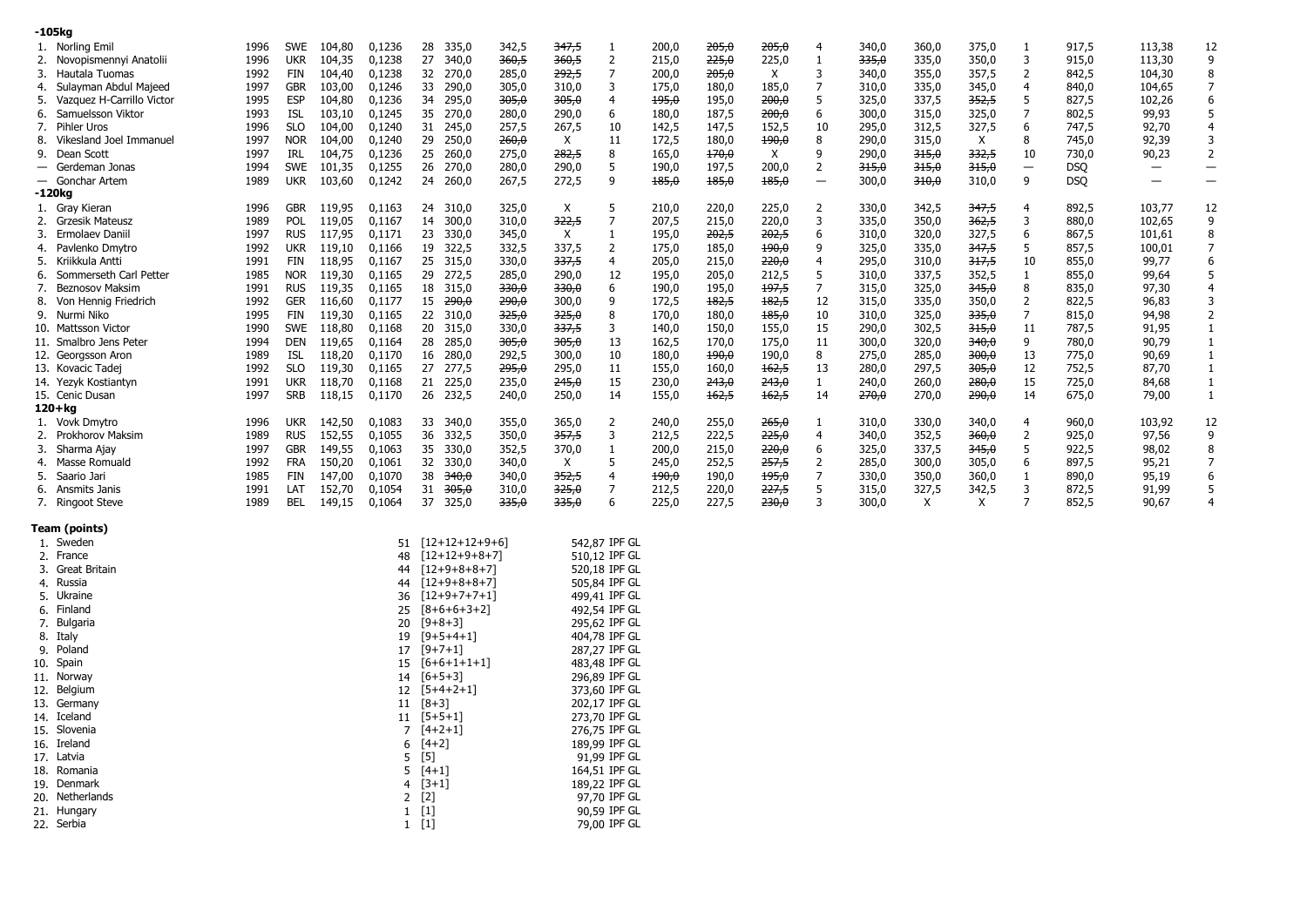|                          | Best Lifters of Open by IPF GL Formula<br><b>Rnk</b> Lifter<br>1. Hedlund Gustav<br>2. Norling Emil<br>3. Novopismennyi Anatolii | Team<br>Sweden<br>Sweden<br>Ukraine |                                        |                         |                            |                                   | Bwt<br>92,60<br>104,80<br>104,35 |                         | <b>Total</b><br>865,0<br>917,5<br>915,0 |                          | <b>IPF GL Points</b><br>113,3989<br>113,3791<br>113,2971 | C.Rnk<br>1<br>-1<br>$\overline{2}$ |                      |                                     |                         |                         |                         |                     |                         |                          |                     |
|--------------------------|----------------------------------------------------------------------------------------------------------------------------------|-------------------------------------|----------------------------------------|-------------------------|----------------------------|-----------------------------------|----------------------------------|-------------------------|-----------------------------------------|--------------------------|----------------------------------------------------------|------------------------------------|----------------------|-------------------------------------|-------------------------|-------------------------|-------------------------|---------------------|-------------------------|--------------------------|---------------------|
|                          | <b>Sub-Juniors</b>                                                                                                               |                                     |                                        |                         |                            |                                   |                                  |                         |                                         |                          |                                                          |                                    |                      |                                     |                         |                         |                         |                     |                         |                          |                     |
| 2.                       | -59kg<br>1. Mikityk Mark<br>Butenko Dmytro<br>3. Lefebvre Paul                                                                   | 2004<br>2006<br>2003                | <b>RUS</b><br><b>UKR</b><br><b>FRA</b> | 58,60<br>58,55<br>58,95 | 0,1661<br>0,1662<br>0,1655 | $\mathbf{2}$<br>$\mathbf{1}$<br>3 | 160,0<br>170,0<br>130,0          | 167,5<br>175,0<br>137,5 | 172,5<br>180,0<br>145,0                 | 2<br>-1<br>3             | 80,0<br>90,0<br>85,0                                     | 87,5<br>95,0<br>90,0               | 90,0<br>97,5<br>92,5 | 3<br>$\mathbf{1}$<br>$\overline{2}$ | 180,0<br>170,0<br>180,0 | 490,0<br>180,0<br>192,5 | 192,5<br>182,5<br>195,0 | 2<br>3<br>1         | 455,0<br>452,5<br>432,5 | 75,57<br>75,18<br>71,60  | 12<br>9<br>8        |
|                          | -66kg                                                                                                                            |                                     |                                        |                         |                            |                                   |                                  |                         |                                         |                          |                                                          |                                    |                      |                                     |                         |                         |                         |                     |                         |                          |                     |
|                          | 1. Liszkiewicz Krzysztof                                                                                                         | 2003                                | POL                                    | 63,85                   | 0,1586                     | 9                                 | 185,0                            | 195,0                   | 195,0                                   | -1                       | 112,5                                                    | <del>117,5</del>                   | <del>117,5</del>     | 3                                   | 210,0                   | 220,0                   | <del>230,0</del>        | 2                   | 527,5                   | 83,69                    | 12                  |
| 2.                       | Mishchanenko Yehor                                                                                                               | 2004                                | <b>UKR</b>                             | 64,40                   | 0,1579                     | 6                                 | 160,0                            | 170,0                   | 175,0                                   | $\overline{a}$           | 120,0                                                    | 125,0                              | 127,5                | -1                                  | 190,0                   | 202,5                   | 207,5                   | 4                   | 510,0                   | 80,54                    | 9                   |
| 3.                       | Jacobs Terence                                                                                                                   | 2004                                | <b>NED</b>                             | 65,30                   | 0,1568                     | 4                                 | 160,0                            | 167,5                   | 175,0                                   | 5                        | 95,0                                                     | 100,0                              | 105,0                | 6                                   | 205,0                   | 220,0                   | 230,0                   | 1                   | 505,0                   | 79,17                    | 8                   |
| 4.                       | Verdugo Beltran Cristian                                                                                                         | 2005                                | <b>ESP</b>                             | 64,80                   | 0,1574                     | 8                                 | 172,5                            | 177,5                   | 177,5                                   | 3                        | 107,5                                                    | 107,5                              | 110,0                | $\overline{4}$                      | 207,5                   | 215,0                   | 225,0                   | 3                   | 502,5                   | 79,10                    | $\overline{7}$      |
| 5.<br>6.                 | <b>Blockmans Nick</b><br>Grachev Ivan                                                                                            | 2003<br>2003                        | BEL<br><b>RUS</b>                      | 59,70<br>66,00          | 0,1644<br>0,1559           | 11<br>7                           | 170,0<br>165,0                   | 175,0<br>172,5          | 175,0<br>175,0                          | 7<br>6                   | 115,0<br>95,0                                            | 120,0<br>100,0                     | 125,0<br>102,5       | 2<br>5                              | 195,0<br>185,0          | 202,5<br>195,0          | 207,5<br>200,0          | 6<br>8              | 497,5<br>472,5          | 81,80<br>73,66           | 6<br>5              |
| 7.                       | <b>Bentley Charley</b>                                                                                                           | 2005                                | <b>GBR</b>                             | 64,50                   | 0,1578                     | 13                                | 155,0                            | 165,0                   | 170,0                                   | 8                        | 85,0                                                     | 90,0                               | 92,5                 | 8                                   | 190,0                   | 200,0                   | 205,0                   | 5                   | 462,5                   | 72,98                    | 4                   |
|                          | 8. Huta Krystof                                                                                                                  | 2003                                | <b>CZE</b>                             | 65,25                   | 0,1568                     | 12                                | 170,0                            | 180,0                   | 182,5                                   | $\overline{2}$           | 90,0                                                     | 95,0                               | 100,0                | 7                                   | 180,0                   | 490,0                   | X                       | 9                   | 455,0                   | 71,36                    | 3                   |
|                          | 9. Hantikainen Onni                                                                                                              | 2003                                | FIN                                    | 66,00                   | 0,1559                     | 10                                | 145,0                            | 155,0                   | 160,0                                   | 9                        | 82,5                                                     | 87,5                               | 92,5                 | 9                                   | 175,0                   | 187,5                   | 200,0                   | 7                   | 447,5                   | 69,76                    | 2                   |
|                          | -74kg                                                                                                                            |                                     |                                        |                         |                            |                                   |                                  |                         |                                         |                          |                                                          |                                    |                      |                                     |                         |                         |                         |                     |                         |                          |                     |
|                          | 1. Almstrom Hugo                                                                                                                 | 2003                                | <b>SWE</b>                             | 72,40                   | 0,1485                     | 18                                | 210,0                            | 223,0-cs                | 230,5-ws 1                              |                          | 142,5                                                    | 142,5                              | 145,0                | $\mathbf{1}$                        | 232,5                   | 240,0                   | 245,0                   | 5                   | 613,0                   | 91,02                    | 12                  |
|                          | 2. Kujala Elmeri                                                                                                                 | 2003                                | FIN                                    | 73,00                   | 0,1479                     | 19                                | 195,0                            | 205,0                   | 210,0                                   | 4                        | 127,5                                                    | 135,0                              | 137,5                | $\overline{2}$                      | 240,0                   | 252,5                   | 255,0                   | 1                   | 597,5                   | 88,34                    | 9                   |
| 3.<br>4.                 | Paloka Gabriel<br>Patocka Jiri                                                                                                   | 2003<br>2003                        | ITA<br>CZE                             | 73,60<br>73,05          | 0,1472<br>0,1478           | 22<br>17                          | 202,5<br>190,0                   | 212,5<br>202,5          | 217,5<br>207,5                          | $\overline{2}$<br>3      | 127,5<br>110,0                                           | 135,0<br>117,5                     | 137,5<br>120,0       | 3<br>8                              | 225,0<br>225,0          | 242,5<br>237,5          | 250,0<br>245,0          | $\overline{4}$<br>3 | 597,5<br>572,5          | 87,97<br>84,61           | 8<br>$\overline{7}$ |
| 5.                       | Chmielecki Jakub                                                                                                                 | 2003                                | POL                                    | 73,50                   | 0,1473                     | 21                                | <del>190,0</del>                 | $+90,0$                 | 190,0                                   | 7                        | 125,0                                                    | 130,0                              | 132,5                | $\overline{4}$                      | <del>235,0</del>        | 235,0                   | 257,5                   | 6                   | 555,0                   | 81,77                    | 6                   |
| 6.                       | <b>Belkin Anton</b>                                                                                                              | 2003                                | <b>RUS</b>                             | 73,45                   | 0,1474                     | 16                                | 190,0                            | 200,0                   | 205,0                                   | 5                        | 120,0                                                    | 127,5                              | 132,5                | 5                                   | 195,0                   | 205,0                   | 205,0                   | 9                   | 537,5                   | 79,22                    | 5                   |
| 7.                       | Heise Jacob                                                                                                                      | 2003                                | <b>DEN</b>                             | 72,90                   | 0,1480                     | 14                                | 162,5                            | 172,5                   | 177,5                                   | 8                        | 112,5                                                    | 120,0                              | 122,5                | 7                                   | 212,5                   | 227,5                   | 237,5                   | 7                   | 525,0                   | 77,68                    | 4                   |
|                          | 8. Le Minh Vinh Anh                                                                                                              | 2003                                | NED                                    | 73,30                   | 0,1475                     | 20                                | 175,0                            | 182,5                   | 190,0                                   | 6                        | 117,5                                                    | 122,5                              | 125,0                | 6                                   | 210,0                   | 215,0                   | X                       | 8                   | 522,5                   | 77,09                    | 3                   |
| $\overline{\phantom{m}}$ | Romero Marcos Souto                                                                                                              | 2003                                | <b>ESP</b>                             | 73,65                   | 0,1472                     | 15                                | <del>200,0</del>                 | 210,0                   | <del>210,0</del>                        | $\overline{\phantom{0}}$ | 117,5                                                    | 120,0                              | 122,5                | 9                                   | 215,0                   | 235,0                   | 247,5                   | 2                   | DSQ                     | $\overline{\phantom{0}}$ | $\qquad \qquad -$   |
|                          | -83kg                                                                                                                            |                                     |                                        |                         |                            |                                   |                                  |                         |                                         |                          |                                                          |                                    |                      |                                     |                         |                         |                         |                     |                         |                          |                     |
| 2.                       | 1. Sikora Mikulas<br>Goff Theo                                                                                                   | 2003<br>2003                        | CZE<br><b>GBR</b>                      | 82,30<br>82,85          | 0,1390<br>0,1386           | 10<br>$\mathbf{1}$                | 200,0<br>187,5                   | 215,0<br>200,0          | 220,0<br>207,5                          | 3<br>5                   | 147,5<br>152,5                                           | 155,0<br>162,5                     | 155,0<br>167,5       | 3<br>1                              | 230,0<br>240,0          | 270,0<br>255,0          | 287,0-ws 1<br>257,5     | 3                   | 657,0<br>627,5          | 91,34<br>86,94           | 12<br>9             |
| 3.                       | Kosyk Ostap                                                                                                                      | 2003                                | <b>UKR</b>                             | 82,70                   | 0,1387                     | 4                                 | 222,5                            | 230,0                   | 235,0                                   | -1                       | 135,0                                                    | 145,0                              | 150,0                | $\overline{4}$                      | 225,0                   | 235,0                   | 245,0                   | 6                   | 625,0                   | 86,67                    | 8                   |
| 4.                       | Hoxellari Aaron                                                                                                                  | 2003                                | <b>GBR</b>                             | 82,80                   | 0,1386                     | 6                                 | 195,0                            | 207,5                   | 215,0                                   | 4                        | 127,5                                                    | 135,0                              | 137,5                | 5                                   | 247,5                   | 262,5                   | 275,0                   | $\overline{2}$      | 615,0                   | 85,24                    | $\overline{7}$      |
| 5.                       | Cuomo Augusto                                                                                                                    | 2003                                | ITA                                    | 82,25                   | 0,1391                     | 2                                 | 207,5                            | 212,5                   | 220,0                                   | 2                        | 147,5                                                    | 152,5                              | 155,0                | $\overline{2}$                      | 227,5                   | 237,5                   | 242,5                   | 8                   | 612,5                   | 85,18                    | 6                   |
| 6.                       | Lacina David                                                                                                                     | 2003                                | CZE                                    | 82,30                   | 0,1390                     | 5                                 | 187,5                            | 187,5                   | 200,0                                   | 8                        | 135,0                                                    | 150,0                              | 150,0                | 7                                   | 242,5                   | 255,0                   | 262,5                   | 7                   | 565,0                   | 78,55                    | 5                   |
| 7.                       | Ranaghan Michael                                                                                                                 | 2004                                | IRL                                    | 76,75                   | 0,1441                     | 7                                 | 190,0                            | 197,5                   | 202,5                                   | 6                        | 107,5                                                    | 112,5                              | 115,0                | 10                                  | 230,0                   | 235,0                   | 245,0                   | 5                   | 557,5                   | 80,32                    | 4                   |
| 8.                       | Ceccano Luca                                                                                                                     | 2003                                | ITA                                    | 82,10                   | 0,1392                     | 8                                 | 197,5                            | 212,5                   | 212,5                                   | 7                        | 132,5                                                    | 135,0                              | 140,0                | 6                                   | 220,0                   | 230,0                   | 230,0                   | 10                  | 552,5                   | 76,90                    | 3                   |
| 9.                       | Saint Huile Lucas                                                                                                                | 2003                                | <b>BEL</b>                             | 82,05                   | 0,1392                     | 3                                 | 157,5                            | 167,5                   | 172,5                                   | 9                        | 117,5                                                    | 122,5                              | 127,5                | 9                                   | 220,0                   | 232,5                   | 237,5                   | 9                   | 522,5                   | 72,75                    | 2                   |
|                          | 10. McCullagh Dara<br>-93kg                                                                                                      | 2003                                | IRL                                    | 82,20                   | 0,1391                     | 9                                 | 122,5                            | Χ                       | X                                       | 10                       | 120,0                                                    | 127,5                              | 132,5                | 8                                   | 240,0                   | 255,0                   | <del>262,5</del>        | 4                   | 510,0                   | 70,94                    | $\mathbf{1}$        |
|                          | 1. Hopkins Jack                                                                                                                  | 2003                                | <b>GBR</b>                             | 90,90                   | 0,1323                     |                                   | 16 252,5                         | 262,5                   | 270,0                                   | 2                        | 172,5                                                    | 180,0                              | 180,0                | 2                                   | 290,0                   | 302,5                   | 310,0                   | 1                   | 752,5 -ws               | 99,55                    | 12                  |
| 2.                       | Bernoussi Triolet Malik                                                                                                          | 2004                                | <b>FRA</b>                             | 92,80                   | 0,1310                     | 18                                | 265,0                            | 273,5                   | 274,0                                   | 3                        | 185,0                                                    | 190,5-ws                           | 193,0-ws 1           |                                     | 275,0                   | 287,5                   | 292,5                   | $\overline{2}$      | 750,5 -ws               | 98,28                    | 9                   |
| 3.                       | Angrisano Luca Umberto                                                                                                           | 2003                                | ITA                                    | 89,95                   | 0,1330                     |                                   | 12 235,0                         | 250,0                   | 262,5                                   | $\overline{a}$           | 135,0                                                    | 140,0                              | 145,0                | 6                                   | <del>275,0</del>        | 277,5                   | 277,5                   | $\overline{4}$      | 685,0                   | 91,09                    | 8                   |
| 4.                       | Santillana Izquierdo Jaime                                                                                                       | 2003                                | <b>ESP</b>                             | 90,75                   | 0,1324                     |                                   | 14 255,0                         | 265,0                   | 273,5-ws 1                              |                          | 115,0                                                    | 120,0                              | 125,0                | 8                                   | 270,0                   | 287,5                   | 292,5                   | 3                   | 681,0                   | 90,16                    | 7                   |
| 5.                       | Kudashov Matvei                                                                                                                  | 2003                                | <b>RUS</b>                             | 92,55                   | 0,1311                     | 13                                | 235,0                            | 245,0                   | 255,0                                   | 5                        | 137,5                                                    | 145,0                              | 150,0                | 5                                   | 242,5                   | 250,0                   | 255,0                   | 6                   | 660,0                   | 86,55                    | 6                   |
| 6.                       | <b>Fischer Dominik</b><br>Smetanik Ondrej                                                                                        | 2003<br>2003                        | AUT<br><b>CZE</b>                      | 92,00<br>90,90          | 0,1315<br>0,1323           | 15<br>17                          | 190,0<br>205,0                   | 205,0<br>212,5          | 215,0<br>217,5                          | 6<br>7                   | 145,0                                                    | 147,5<br>152,5                     | 155,0<br>155,0       | 3<br>$\overline{4}$                 | 235,0<br>220,0          | 255,0                   | 255,0<br>247,5          | 5<br>8              | 625,0<br>605,0          | 82,20<br>80,04           | 5<br>4              |
| 7.                       | 8. Happonen Aaron                                                                                                                | 2003                                | FIN                                    | 88,50                   | 0,1341                     | 11                                | <del>192,5</del>                 | 200,0                   | 210,0                                   | 8                        | 145,0<br>115,0                                           | 122,5                              | 127,5                | $\overline{7}$                      | 230,0                   | 240,0<br>240,0          | 250,0                   | 7                   | 577,5                   | 77,42                    | 3                   |
|                          | -105kg                                                                                                                           |                                     |                                        |                         |                            |                                   |                                  |                         |                                         |                          |                                                          |                                    |                      |                                     |                         |                         |                         |                     |                         |                          |                     |
|                          | 1. Leppakoski Vaino                                                                                                              | 2003                                | FIN                                    | 103,25                  | 0,1244                     | 3                                 | 250,0                            | 260,0                   | 265,0                                   | 2                        | 155,0                                                    | 160,0                              | 162,5                | -1                                  | 270,0                   | 290,0                   | 300,0                   | $\mathbf{1}$        | 715,0                   | 88,97                    | 12                  |
|                          | 2. Carratala Escude Sergio                                                                                                       | 2003                                | <b>ESP</b>                             | 103,50                  | 0,1243                     | $\overline{2}$                    | 247,5                            | 257,5                   | 262,5                                   | 3                        | 150,0                                                    | 157,5                              | 162,5                | $\overline{2}$                      | 252,5                   | 267,5                   | 272,5                   | 5                   | 692,5                   | 86,07                    | 9                   |
|                          | 3. Parshin Ivan                                                                                                                  | 2003                                | <b>RUS</b>                             | 103,60                  | 0,1242                     | 6                                 | 260,0                            | 270,0                   | 275,0                                   | -1                       | 125,0                                                    | 132,5                              | 137,5                | 7                                   | 260,0                   | 275,0                   | 282,5                   | 4                   | 687,5                   | 85,42                    | 8                   |
|                          | 4. Mendieta Ibanez Oscar                                                                                                         | 2003                                | ESP                                    | 100,05                  | 0,1263                     | 4                                 | 235,0                            | 250,0                   | 260,0                                   | 4                        | 137,5                                                    | 147,5                              | 450,0                | 6                                   | 265,0                   | 282,5                   | 295,0                   | $\overline{2}$      | 680,0                   | 85,88                    | 7                   |
|                          | 5. Marcell Fuzesi                                                                                                                | 2003                                | HUN                                    | 97,05                   | 0,1281                     | 8                                 | 220,0                            | 230,0                   | 235,0                                   | $\overline{7}$<br>6      | 145,0                                                    | 152,5                              | 155,0                | 3                                   | 270,0                   | 280,0                   | 295,0                   | 3                   | 665,0                   | 85,22                    | -5                  |
|                          | 6. Heijnen Silvan<br>7. Heinonen Olavi                                                                                           | 2003<br>2003                        | NED<br>FIN                             | 100,10<br>104,55        | 0,1263<br>0,1237           | $7\overline{ }$                   | 215,0<br>5 245,0                 | 230,0<br>260,0          | 237,5<br>260,0                          | 5                        | 142,5<br>150,0                                           | 150,0<br>160,0                     | 157,5<br>160,0       | 4<br>5                              | 245,0<br>240,0          | 257,5<br>X              | 265,0<br>X              | 6<br>7              | 645,0<br>635,0          | 81,44<br>78,56           | 4                   |
|                          | -120kg                                                                                                                           |                                     |                                        |                         |                            |                                   |                                  |                         |                                         |                          |                                                          |                                    |                      |                                     |                         |                         |                         |                     |                         |                          |                     |
|                          | 1. Muczynski Krystian                                                                                                            | 2003                                | POL                                    | 119,20                  | 0,1166                     |                                   | 11 290,0                         |                         | 301,0-ws 307,5-ws 1                     |                          | 155,0                                                    | 155,0                              | 162,5                | 2                                   | 280,0                   | 295,0                   | $306,0$ -ws 1           |                     | 768,5 -ws               | 89,60                    | 12                  |
|                          | 2. Jarvenpaa Hermanni                                                                                                            | 2003                                | FIN                                    | 106,55                  | 0,1226                     |                                   | 10 180,0                         | 200,0                   | 210,0                                   | $\overline{4}$           | 160,0                                                    | 170,0                              | 170,0                | -1                                  | 220,0                   | 240,0                   | 252,5                   | 3                   | 622,5                   | 76,34                    | 9                   |
|                          | 3. Dimic Lukas                                                                                                                   | 2003                                | FIN                                    | 110,75                  | 0,1205                     |                                   | 13 200,0                         | 212,5                   | 217,5                                   | $\overline{2}$           | 130,0                                                    | 135,0                              | 135,0                | 5                                   | 260,0                   | 270,0                   | 272,5                   | $\overline{2}$      | 617,5                   | 74,39                    | 8                   |
|                          | 4. Szymczak Michal                                                                                                               | 2004                                |                                        |                         | POL 105,50 0,1232          |                                   | 12 195,0                         | 210,0                   | 215,0                                   | 3                        | 125,0                                                    | 135,0                              | 140,0                | 4                                   | 215,0                   | 230,0                   | 240,0                   | 4                   | 590,0                   | 72,68                    | 7                   |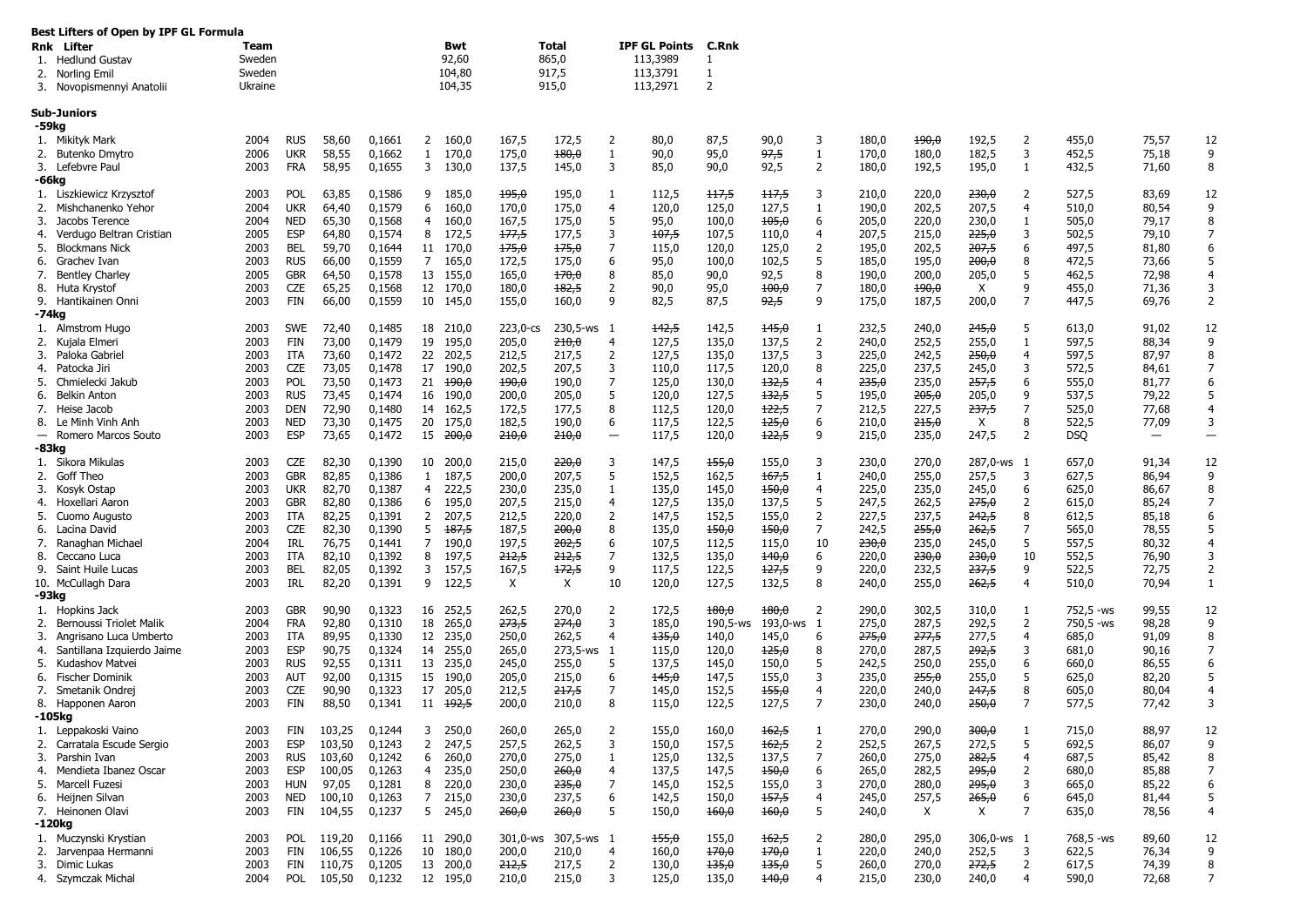|    | 5. Bakhtin Alexey                              | 2003          | <b>RUS</b>        | 112,05         | 0,1198           | 9              | 200,0                             | 205,0            | Χ                         | 5                              | 140,0                | 145,0          | 147,5            | 3                        | 120,0          | 200,0                     | 245,0                     | 5              | 547,5          | 65,61                    | 6                        |
|----|------------------------------------------------|---------------|-------------------|----------------|------------------|----------------|-----------------------------------|------------------|---------------------------|--------------------------------|----------------------|----------------|------------------|--------------------------|----------------|---------------------------|---------------------------|----------------|----------------|--------------------------|--------------------------|
|    | $120 + kg$<br>1. Isberg Axel                   | 2004          | SWE               | 132,60         | 0,1114           |                | 16 255,0                          | 270,0            | 280,0                     | 1                              | 130,0                | 140,0          | 147,5            | 3                        | 280,0          | 292,5                     | 300,5-ws 1                |                | 728,0          | 81,12                    | 12                       |
|    | 2. Salomaki Mikael                             | 2003          | FIN               | 136,55         | 0,1101           |                | 14 260,0                          | 267,5            | 272,5                     | $\overline{2}$                 | 135,0                | 137,5          | 140,0            | $\overline{4}$           | 275,0          | 285,0                     | 295,0                     | $\overline{2}$ | 705,0          | 77,62                    | 9                        |
|    | 3. Bolgov Dmitriy                              | 2003          | <b>RUS</b>        | 142,40         | 0,1083           |                | 15 230,0                          | 240,0            | 250,0                     | 3                              | 180,0                | 185,0          | X                | 1                        | 250,0          | 262,5                     | 272,5                     | 3              | 687,5          | 74,44                    | 8                        |
|    | 4. Kaniewski Szymon                            | 2004          | POL               | 128,50         | 0,1129           |                | 17 210,0                          | 225,0            | 230,0                     | $\overline{4}$                 | 150,0                | 160,0          | 160,0            | 2                        | 210,0          | 225,0                     | 235,0                     | 4              | 600,0          | 67,73                    | 7                        |
|    |                                                |               |                   |                |                  |                |                                   |                  |                           |                                |                      |                |                  |                          |                |                           |                           |                |                |                          |                          |
|    | Team (points)                                  |               |                   |                |                  |                |                                   |                  |                           |                                |                      |                |                  |                          |                |                           |                           |                |                |                          |                          |
|    | 1. Finland                                     |               |                   |                | 47               |                | $[12+9+9+9+8]$                    |                  |                           | 405,66 IPF GL                  |                      |                |                  |                          |                |                           |                           |                |                |                          |                          |
|    | 2. Poland<br>3. Russia                         |               |                   |                | 44               |                | $[12+12+7+7+6]$<br>$[12+8+8+6+6]$ |                  |                           | 395,47 IPF GL                  |                      |                |                  |                          |                |                           |                           |                |                |                          |                          |
|    | 4. Great Britain                               |               |                   |                | 40               |                | $[12+9+7+4]$                      |                  |                           | 387,58 IPF GL<br>344,71 IPF GL |                      |                |                  |                          |                |                           |                           |                |                |                          |                          |
|    | 5. Czechia                                     |               |                   |                | 32<br>31         |                | $[12+7+5+4+3]$                    |                  |                           | 405,89 IPF GL                  |                      |                |                  |                          |                |                           |                           |                |                |                          |                          |
|    | 6. Spain                                       |               |                   |                | 30               |                | $[9+7+7+7]$                       |                  |                           | 341,22 IPF GL                  |                      |                |                  |                          |                |                           |                           |                |                |                          |                          |
|    | 7. Ukraine                                     |               |                   |                | 26               |                | $[9+9+8]$                         |                  |                           | 242,40 IPF GL                  |                      |                |                  |                          |                |                           |                           |                |                |                          |                          |
|    | 8. Italy                                       |               |                   |                | 25               |                | $[8+8+6+3]$                       |                  |                           | 341,14 IPF GL                  |                      |                |                  |                          |                |                           |                           |                |                |                          |                          |
|    | 9. Sweden                                      |               |                   |                | 24               |                | $[12+12]$                         |                  |                           | 172,14 IPF GL                  |                      |                |                  |                          |                |                           |                           |                |                |                          |                          |
|    | 10. France                                     |               |                   |                | 17               | $[9+8]$        |                                   |                  |                           | 169,88 IPF GL                  |                      |                |                  |                          |                |                           |                           |                |                |                          |                          |
|    | 11. Netherlands                                |               |                   |                | 16               |                | $[8+5+3]$                         |                  |                           | 237,70 IPF GL                  |                      |                |                  |                          |                |                           |                           |                |                |                          |                          |
|    | 12. Belgium                                    |               |                   |                | 8                | $[6+2]$        |                                   |                  |                           | 154,56 IPF GL                  |                      |                |                  |                          |                |                           |                           |                |                |                          |                          |
|    | 13. Hungary                                    |               |                   |                | 6                | [6]            |                                   |                  |                           | 85,22 IPF GL                   |                      |                |                  |                          |                |                           |                           |                |                |                          |                          |
|    | 14. Austria                                    |               |                   |                | 5                | $[5]$          |                                   |                  |                           | 82,20 IPF GL                   |                      |                |                  |                          |                |                           |                           |                |                |                          |                          |
|    | 15. Ireland                                    |               |                   |                | 5                | $[4+1]$        |                                   |                  |                           | 151,26 IPF GL                  |                      |                |                  |                          |                |                           |                           |                |                |                          |                          |
|    | 16. Denmark                                    |               |                   |                | $\overline{4}$   | [4]            |                                   |                  |                           | 77,68 IPF GL                   |                      |                |                  |                          |                |                           |                           |                |                |                          |                          |
|    | Best Lifters of Subjuniors by IPF GL Formula   |               |                   |                |                  |                |                                   |                  |                           |                                |                      |                |                  |                          |                |                           |                           |                |                |                          |                          |
|    | <b>Rnk</b> Lifter                              | Team          |                   |                |                  |                | Bwt                               |                  | Total                     |                                | <b>IPF GL Points</b> | C.Rnk          |                  |                          |                |                           |                           |                |                |                          |                          |
|    | 1. Hopkins Jack                                | Great Britain |                   |                |                  |                | 90,90                             |                  | 752,5                     |                                | 99,5497              | -1             |                  |                          |                |                           |                           |                |                |                          |                          |
|    | 2. Bernoussi Triolet Malik                     | France        |                   |                |                  |                | 92,80                             |                  | 750,5                     |                                | 98,2847              | $\overline{2}$ |                  |                          |                |                           |                           |                |                |                          |                          |
|    | 3. Sikora Mikulas                              | Czechia       |                   |                |                  |                | 82,30                             |                  | 657,0                     |                                | 91,3368              | $\mathbf{1}$   |                  |                          |                |                           |                           |                |                |                          |                          |
|    | Juniors                                        |               |                   |                |                  |                |                                   |                  |                           |                                |                      |                |                  |                          |                |                           |                           |                |                |                          |                          |
|    | -53kg                                          |               |                   |                |                  |                |                                   |                  |                           |                                |                      |                |                  |                          |                |                           |                           |                |                |                          |                          |
|    | 1. Georgescu Andrei                            | 2002          | ROU               | 52,90          | 0,1755           |                | $1\quad 110,0$                    | 125,0            | 135,0                     | $\overline{2}$                 | 75,0                 | 85,0           | 90,0             | 2                        | 155,0          | 167,5                     | 175,0                     | -1             | 400,0          | 70,19                    | 12                       |
|    | 2. Popov Matvei                                | 2002          | <b>RUS</b>        | 52,55          | 0,1761           |                | 2 130,0                           | 135,0            | 140,0                     | $\mathbf{1}$                   | 87,5                 | 92,5           | 95,0             | 1                        | 147,5          | 157,5                     | 165,0                     | $\overline{2}$ | 397,5          | 70,00                    | 9                        |
|    | -59kg                                          |               |                   |                |                  |                |                                   |                  |                           |                                |                      |                |                  |                          |                |                           |                           |                |                |                          |                          |
|    | 1. Quirante Perez David<br>2. Elfimov Iaroslav | 2001<br>2002  | ESP<br><b>RUS</b> | 58,85<br>58,80 | 0,1657<br>0,1658 | 6              | 8 157,5<br>160,0                  | 165,0<br>167,5   | 170,0<br>170,0            | 4<br>3                         | 87,5<br>115,0        | 92,5<br>120,0  | 95,0<br>122,5    | 6<br>1                   | 200,0<br>175,0 | 210,0<br>182,5            | 212,5<br>185,0            | 2<br>6         | 477,5<br>472,5 | 79,12<br>78,33           | 12<br>9                  |
|    | 3. Zhen Hao Law Jansen                         | 1999          | GBR               | 58,80          | 0,1658           | 3              | 155,0                             | 155,0            | 165,0                     | 5                              | 80,0                 | 85,0           | 87,5             | 7                        | 200,0          | 210,0                     | 222,5                     | 3              | 462,5          | 76,67                    | 8                        |
| 4. | Moise Cristian                                 | 2001          | ROU               | 57,75          | 0,1674           | 5              | 152,5                             | 160,0            | 170,0                     | 2                              | 102,5                | 110,0          | +12,5            | 3                        | 170,0          | 180,0                     | <del>195,0</del>          | 7              | 460,0          | 77,00                    | 7                        |
|    | 5. Granberg Hugo                               | 1999          | SWE               | 58,40          | 0,1664           | 9              | 162,5                             | 170,0            | 175,0                     | 1                              | 97,5                 | 102,5          | X                | 5                        | 175,0          | 182,5                     | <del>190,0</del>          | 5              | 455,0          | 75,70                    | 6                        |
|    | 6. Ergin Kemal                                 | 2002          | <b>NED</b>        | 57,85          | 0,1672           | $\overline{7}$ | 135,0                             | 142,5            | 147,5                     | 6                              | 110,0                | 115,0          | 120,0            | $\overline{2}$           | 170,0          | 182,5                     | 182,5                     | $\overline{4}$ | 445,0          | 74,42                    | 5                        |
|    | - Davila Alvaro                                | 1999          | <b>ESP</b>        | 58,55          | 0,1662           |                | $4\quad 165,0$                    | 165,0            | 165,0                     | $\overline{\phantom{0}}$       | 102,5                | 107,5          | <del>112,5</del> | $\overline{4}$           | 215,0          | 220,0                     | 225,0                     | -1             | <b>DSQ</b>     | $\overline{\phantom{m}}$ | $\overline{\phantom{m}}$ |
|    | -66kg                                          |               |                   |                |                  |                |                                   |                  |                           |                                |                      |                |                  |                          |                |                           |                           |                |                |                          |                          |
|    | 1. Murray Ciaran                               | 1998          | IRL               | 64,20          | 0,1582           |                | 15 200,0                          | 210,0            | 217,5                     | 2                              | 117,5                | 122,5          | 127,5            | 6                        | 220,0          | 232,5                     | 242,5                     | 2              | 587,5          | 92,93                    | 12                       |
|    | 2. Khutorov Egor                               | 1999          | <b>RUS</b>        | 66,00          | 0,1559           |                | 11 210,0                          | 217,5            | 220,0                     | $\mathbf{1}$                   | 152,5                | 155,0          | 157,5            | 1                        | 202,5          | 207,5                     | 210,0                     | 6              | 587,5          | 91,58                    | 9                        |
|    | 3. Hauet Arthur                                | 2001          | <b>FRA</b>        | 65,50          | 0,1565           |                | 18 190,0                          | 197,5            | 200,0                     | 4                              | 140,0                | 145,0          | 147,5            | 2                        | 220,0          | 230,0                     | 232,5                     | 3              | 577,5          | 90,39                    | 8                        |
|    | 4. Cremins Alex<br>5. Fruchard Valentin        | 1999          | IRL               | 65,45          | 0,1566           |                | 14 <del>182,5</del>               | 490,0            | 190,0                     | 7                              | 115,0                | 120,0          | 122,5            | 9                        | 240,0          | 252,5                     | 263,5-cj                  | $\mathbf{1}$   | 573,5          | 89,80                    | $\overline{7}$           |
|    | 6. Leadbeater Connor                           | 1998<br>1998  | <b>FRA</b><br>GBR | 65,60<br>65,80 | 0,1564<br>0,1561 |                | 13 205,0<br>12 185,0              | 215,0<br>195,0   | 215,0<br><del>202,5</del> | 3<br>6                         | 132,5<br>135,0       | 140,0<br>140,0 | 142,5<br>145,0   | $\overline{4}$<br>3      | 222,5<br>187,5 | <del>230,0</del><br>197,5 | <del>232,5</del><br>205,0 | 4<br>8         | 570,0<br>545,0 | 89,14<br>85,09           | 6<br>5                   |
|    | 7. Talvensaari Tenho                           | 1999          | FIN               | 65,70          | 0,1563           |                | $16 \t+95,0$                      | 200,0            | 210,0                     | 5                              | 115,0                | 122,5          | 127,5            | 8                        | 210,0          | 222,5                     | 222,5                     | -5             | 532,5          | 83,21                    | 4                        |
|    | 8. Kiniakin Stanislav                          | 1999          | <b>UKR</b>        | 65,30          | 0,1568           |                | 17 175,0                          | 480,0            | 182,5                     | 8                              | 130,0                | 130,0          | 140,0            |                          | 200,0          | 210,0                     | Χ                         | q              | 505,0          | 79,17                    | 3                        |
|    | - Saburov Roman                                | 2001          | <b>RUS</b>        | 65,20          | 0,1569           |                | $10 + 190,0$                      | 190,0            | 190,0                     |                                | 120,0                | 125,0          | 127,5            | 7                        | 200,0          | 200,0                     | 205,0                     | 7              | DSQ            |                          |                          |
|    | -74kg                                          |               |                   |                |                  |                |                                   |                  |                           |                                |                      |                |                  |                          |                |                           |                           |                |                |                          |                          |
|    | 1. Omisakin Ade                                | 1998          | <b>GBR</b>        | 73,75          | 0,1471           |                | 12 235,0                          | 250,0            | 255,0                     | 2                              | 147,5                | 155,0          | 160,0            | 3                        | 292,5          | 308,0-wj                  | 323,0                     | -1             | 723,0          | 106,33                   | 12                       |
|    | 2. Bonetto Andrea                              | 2000          | <b>FRA</b>        | 73,65          | 0,1472           |                | 8 242,5                           | 252,5            | 258,0-cj                  | 1                              | 157,5                | 162,5          | 165,0            | $\overline{2}$           | 245,0          | 250,0                     | 260,0                     | 4              | 683,0          | 100,52                   | 9                        |
|    | 3. Veenhof Arnold                              | 1998          | NED               | 73,75          | 0,1471           |                | 10 227,5                          | 237,5            | 245,0                     | 3                              | 140,0                | 147,5          | 152,5            | 5                        | 235,0          | 250,0                     | 257,5                     | 5              | 655,0          | 96,33                    | 8                        |
| 4. | Sergeenko Aleksei                              | 1998          | <b>RUS</b>        | 73,65          | 0,1472           | 4              | 225,0                             | 235,0            | 242,5                     | 4                              | 180,0                | 187,5          | 490,0            | 1                        | 215,0          | 220,0                     | 220,0                     | 11             | 645,0          | 94,93                    | 7                        |
|    | 5. Benincasa Federico                          | 2001          | ITA               | 73,50          | 0,1473           |                | 9 215,0                           | 227,5            | 240,0                     | 5                              | 122,5                | 127,5          | 127,5            | 9                        | 280,0          | 287,5                     | <del>292,5</del>          | $\overline{2}$ | 642,5          | 94,66                    | 6                        |
|    | 6. Albaladejo Marcos                           | 2001          | <b>ESP</b>        | 73,15          | 0,1477           | $\mathbf{1}$   | 227,5                             | 235,0            | X                         | $\overline{7}$                 | 125,0                | 125,0          | 130,0            | 7                        | 255,0          | 265,0                     | 272,5                     | 3              | 622,5          | 91,94                    | 5                        |
|    | 7. Aalto Eetu                                  | 1998          | FIN               | 73,35          | 0,1475           | 3              | 207,5                             | <del>215,0</del> | 215,0                     | 9                              | 150,0                | 152,5          | 155,0            | 4                        | 255,0          | <del>262,5</del>          | <del>265,0</del>          | 6              | 622,5          | 91,81                    |                          |
|    | 8. Ostyn Gregory                               | 2001          | <b>BEL</b>        | 73,95          | 0,1469           |                | 5 170,0                           | 180,0            | 185,0                     | 11                             | 135,0                | 140,0          | <del>142,5</del> | 6                        | 255,0          | 265,0                     | <del>267,5</del>          | 7              | 570,0          | 83,71                    | 3                        |
|    | 9. McKeever Rian                               | 2000          | Irl               | 72,55          | 0,1483           |                | 2 185,0                           | 195,0            | 200,0                     | 10                             | 117,5                | 125,0          | X                | 8                        | 227,5          | 240,0                     | <del>250,0</del>          | 8              | 565,0          | 83,81                    | 2                        |
|    | - Revuka Yurii                                 | 2000          | ukr               | 73,50          | 0,1473           |                | 6 217,5                           | 227,5            | 235,0                     | 6                              | 150,0                | 150,0          | 150,0            | $\overline{\phantom{m}}$ | 215,0          | Χ                         | X                         | 10             | <b>DSQ</b>     |                          |                          |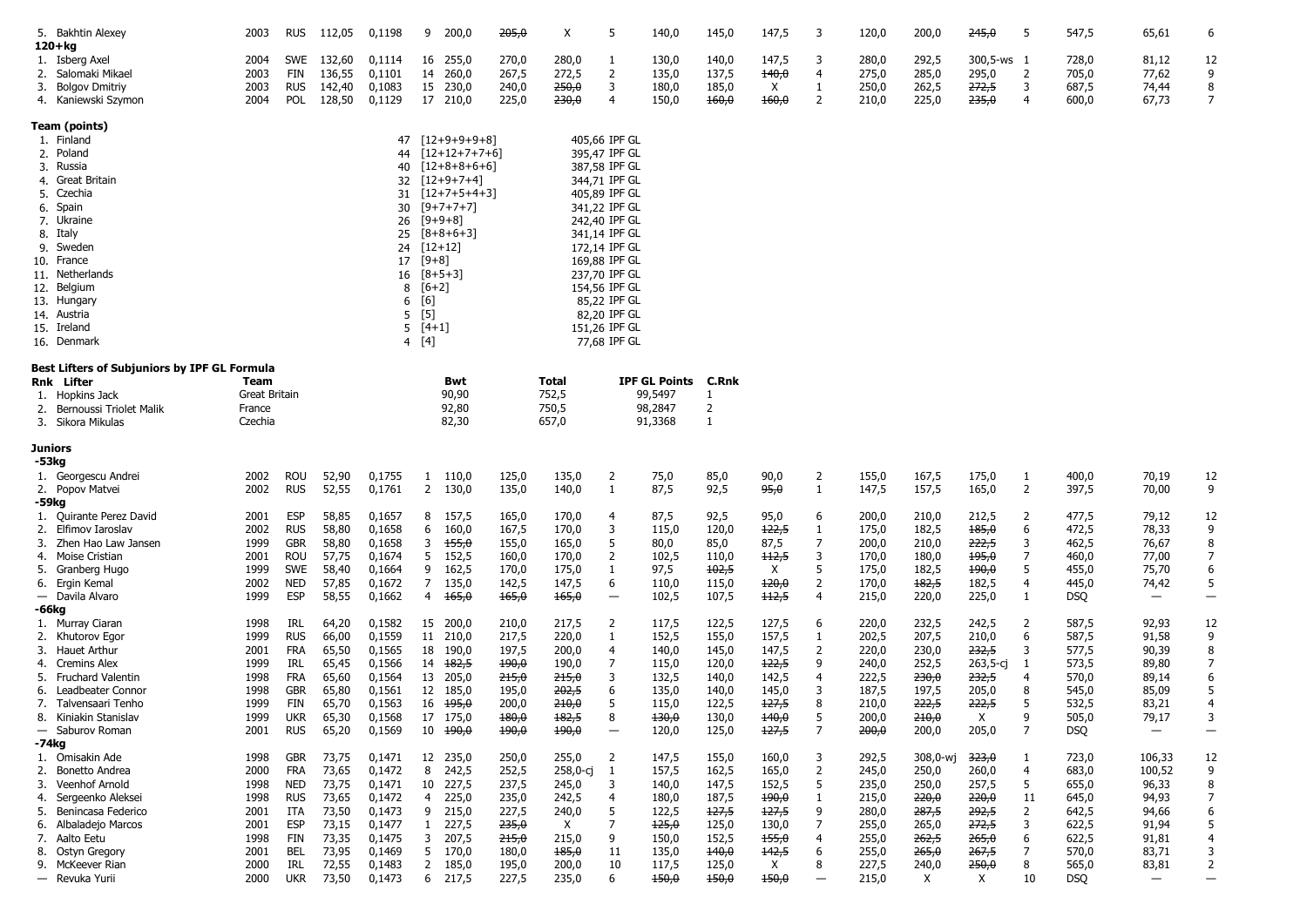|    | - Immonen Lassi              | 1998 | FIN        | 74,00  | 0,1468 | 11 225,0                | 235,0 | 235,0        | 8                        | 125,0    | 125,0    | Χ       |                | 220,0 | 225,0 | 227,5            | 9                        | <b>DSQ</b> |                          |                          |
|----|------------------------------|------|------------|--------|--------|-------------------------|-------|--------------|--------------------------|----------|----------|---------|----------------|-------|-------|------------------|--------------------------|------------|--------------------------|--------------------------|
|    | -83kg                        |      |            |        |        |                         |       |              |                          |          |          |         |                |       |       |                  |                          |            |                          |                          |
|    | 1. Gevao Nathan              | 2000 | <b>GBR</b> | 82,60  | 0,1388 | 12 260,0                | 270,0 | 275,0        | 1                        | 165,0    | 170,0    | 170,0   | 5              | 297,5 | 310,0 | 317,5            | 2                        | 762,5 -cj  | 105,81                   | 12                       |
|    | 2. Adcock James              | 1999 | <b>GBR</b> | 82,00  | 0,1393 | 9<br>262,5              | 270,0 | 272,5        | 3                        | 140,0    | 145,0    | 450,0   | 13             | 300,0 | 312,5 | 320,0            | $\mathbf{1}$             | 735,0      | 102,37                   | 9                        |
|    |                              | 2000 | <b>FRA</b> |        | 0,1406 | 245,0                   | 255,0 |              | $\overline{4}$           |          |          | 167.5   | 6              |       |       |                  | 5                        |            |                          | 8                        |
| 3. | Turki Souleiman              |      | <b>ESP</b> | 80,50  |        | 15                      |       | 262,5        |                          | 157,5    | 162,5    |         | $\overline{4}$ | 270,0 | 285,0 | 287,5            | $\overline{7}$           | 715,0      | 100,52                   |                          |
|    | 4. Lopez Llorente Jose       | 1999 |            | 82,60  | 0,1388 | 2<br>255,0              | 265,0 | 272,5        | $\overline{2}$           | 170,0    | 175,0    | 175,0   |                | 255,0 | 267,5 | 275,0            |                          | 710,0      | 98,52                    | $\overline{7}$           |
| 5. | Yarzhemskyi Vadym            | 1999 | <b>UKR</b> | 81,85  | 0,1394 | 250,0<br>7              | 257,5 | 262,5        | 5                        | 182,5    | 187,5    | 192,5   | 2              | 255,0 | 255,0 | 272,5            | 10                       | 700,0      | 97,58                    | 6                        |
| 6. | Von der Geest Melker         | 1998 | <b>SWE</b> | 81,70  | 0,1395 | 16<br>225,0             | 232,5 | 237,5        | 10                       | 150,0    | 157,5    | 162,5   | $\overline{7}$ | 295,0 | 295,0 | 312,5            | 3                        | 690,0      | 96,28                    | 5                        |
| 7. | Bonserio Federico            | 1999 | <b>ITA</b> | 82,60  | 0,1388 | 5<br><del>245,0</del>   | 250,0 | 267,5        | $\overline{7}$           | 155,0    | 162,5    | 167,5   | 8              | 250,0 | 262,5 | 270,0            | 6                        | 682,5      | 94,71                    | 4                        |
| 8. | Johnson Myrvold Simen        | 2000 | <b>NOR</b> | 81,35  | 0,1398 | 11 210,0                | 225,0 | 232,5        | 9                        | 172,5    | 185,0    | 190,0   | 1              | 225,0 | 235,0 | 245,0            | 14                       | 667,5      | 93,34                    | 3                        |
|    | 9. Konczak Jordan            | 1998 | <b>IRL</b> | 82,30  | 0,1390 | 14 215.0                | 225.0 | 232,5        | 11                       | 150.0    | 155,0    | 160.0   | 9              | 245.0 | 260.0 | 265,0            | 9                        | 652,5      | 90,71                    | $\overline{2}$           |
|    | 10. Blong Sean               | 1998 | IRL        | 82,20  | 0,1391 | 10<br>215,0             | 232,5 | 240,0        | 8                        | 145,0    | 152,5    | 157,5   | 11             | 230,0 | 242,5 | 252,5            | 12                       | 650,0      | 90,42                    | $\mathbf{1}$             |
|    | 11. Mical Jakub              | 1999 | POL        | 82,35  | 0,1390 | 13 225,0                | 235,0 | 235,0        | 12                       | 145,0    | 150,0    | 150,0   | 14             | 265,0 | 277,5 | 277,5            | 8                        | 635,0      | 88,25                    | $\mathbf{1}$             |
|    | 12. Caloian Robert           | 2002 | <b>ROU</b> | 80,25  | 0,1408 | 3<br>200,0              | 210,0 | 220,0        | 13                       | 130,0    | 140,0    | 140,0   | 15             | 240,0 | 250,0 | <del>255,0</del> | 13                       | 590,0      | 83,08                    | $\mathbf{1}$             |
|    | 13. De Grauwe Rik            | 2000 | <b>BEL</b> | 79,60  | 0,1414 | 8<br>190,0              | 200,0 | 202,5        | 14                       | 140,0    | 147,5    | 150,0   | 12             | 235,0 | 250,0 | <del>250,0</del> | 15                       | 585,0      | 82,72                    | $\mathbf{1}$             |
|    | 14. Dufour Quentin           | 1998 | <b>BEL</b> | 82,10  | 0,1392 | 187,5<br>1              | 200,0 | 212,5        | 15                       | 107,5    | 110,0    | 115,0   | 16             | 230,0 | 245,0 | 255,0            | 11                       | 565,0      | 78,64                    | $\mathbf{1}$             |
|    | - Costarigot Anthony         | 1998 | <b>FRA</b> | 82,40  | 0,1389 | 6<br>242,5              | 242,5 | 242,5        | $\qquad \qquad -$        | 177,5    | 182,5    | 185,0   | 3              | 277,5 | 287,5 | 292,5            | 4                        | <b>DSO</b> | $\overline{\phantom{0}}$ | $\overline{\phantom{m}}$ |
|    | - Kumpulainen Eetu           | 1998 | FIN        | 82,90  | 0,1385 | 4<br>240,0              | 252,5 | $\mathsf{X}$ | 6                        | 155,0    | 160,0    | 165,0   | 10             | 270,0 | 270,0 | <del>270,0</del> | $\overline{\phantom{0}}$ | <b>DSQ</b> |                          | $\overline{\phantom{m}}$ |
|    | -93kg                        |      |            |        |        |                         |       |              |                          |          |          |         |                |       |       |                  |                          |            |                          |                          |
|    | 1. Baiden Richmond           | 2001 | <b>FRA</b> | 91,25  | 0,1320 | 17 275,0                | 285,0 | 295,0        | 1                        | 177,5    | 182,5    | 187,5   | 1              | 295,0 | 302,5 | 325,0            | $\overline{2}$           | 807,5      | 106,62                   | 12                       |
| 2. | Onuoha Chris                 | 1998 | <b>GBR</b> | 91,40  | 0,1319 | 11 240.0                | 255,0 | 270,0        | 6                        | 135,0    | 142,5    | 150,0   | 11             | 310,0 | 330,0 | 340,0            | 1                        | 760,0      | 100,27                   | 9                        |
| 3. | Li Yulong                    | 2000 | <b>SWE</b> | 90,30  | 0,1327 | 10<br>280,0             | 287,5 | 292,5        | 2                        | 175,0    | 175,0    | 175,0   | 4              | 290,0 | 290,0 | <del>295,0</del> | 8                        | 757,5      | 100,54                   | 8                        |
| 4. |                              | 1998 | <b>AUT</b> | 91,70  | 0,1317 | 250,0                   |       | 272,5        | 4                        |          |          | 152,5   | 12             | 305,0 | 317,5 | 337,5            | 3                        | 740,0      | 97,48                    | $\overline{7}$           |
|    | Egger Paul                   |      |            |        |        | 8                       | 265,0 |              |                          | 145,0    | 150,0    |         |                |       |       |                  |                          |            |                          |                          |
| 5. | Parisot Guillaume            | 1999 | <b>FRA</b> | 92,60  | 0,1311 | <del>260,0</del><br>14  | 260,0 | 260,0        | 11                       | 172,5    | 177,5    | 177,5   | 3              | 290,0 | 302,5 | 307,5            | 6                        | 740,0      | 97,01                    | 6                        |
| 6. | Rastum Benjamin              | 1999 | <b>NOR</b> | 93,00  | 0,1308 | 15<br>260,0             | 272,5 | 275,0        | 3                        | 170,0    | 177,5    | 177,5   | $\overline{7}$ | 260,0 | 277,5 | 282,5            | 11                       | 727,5      | 95,17                    | 5                        |
| 7. | Svensson Mattias             | 1998 | <b>SWE</b> | 92,30  | 0,1313 | 12<br>257,5             | 267,5 | 272,5        | 8                        | 152,5    | 155,0    | 157,5   | 10             | 302,5 | 312,5 | <del>312,5</del> | 5                        | 725,0      | 95,20                    | 4                        |
| 8. | Lappi Niko                   | 2002 | FIN        | 92,60  | 0,1311 | 2<br>250,0              | 270,0 | 270,0        | $\overline{7}$           | 150,0    | 160,0    | 160,0   | 14             | 300,0 | 320,0 | 322,5            | $\overline{7}$           | 720,0      | 94,39                    | 3                        |
| 9. | Asensio Aljama David         | 1998 | <b>ESP</b> | 89.65  | 0,1332 | 3<br>240.0              | 252,5 | 255,0        | 12                       | 157,5    | 162,5    | 165,0   | 8              | 272,5 | 287,5 | <del>295.0</del> | 10                       | 705,0      | 93,90                    | 2                        |
|    | 10. Blackwood Andrew         | 2001 | <b>IRL</b> | 92,30  | 0,1313 | 9<br>245,0              | 260,0 | 265,0        | 10                       | 142,5    | 150,0    | 155,0   | 13             | 290,0 | 305,0 | 315,0            | 9                        | 705,0      | 92,57                    | $\mathbf{1}$             |
|    | 11. Celis Jonathan           | 2000 | <b>BEL</b> | 91.15  | 0,1321 | 5<br>260.0              | 270.0 | 272,5        | 5                        | 160.0    | 167,5    | 170.0   | 5              | 260.0 | 280.0 | 280.0            | 15                       | 700,0      | 92,48                    | $\mathbf{1}$             |
|    | 12. Wortel John              | 2000 | <b>NED</b> | 92,20  | 0,1314 | 235,0<br>4              | 245,0 | 250,0        | 13                       | 165,0    | 170,0    | 175,0   | 6              | 280,0 | 295,0 | 295,0            | 12                       | 700,0      | 91,96                    | $\mathbf{1}$             |
|    | 13. Florelius Jacob          | 1998 | <b>NOR</b> | 93,00  | 0,1308 | 16<br>215,0             | 227,5 | 235,0        | 14                       | 185,0    | 192,5    | 192,5   | 2              | 252,5 | 267,5 | 275,0            | 13                       | 687,5      | 89,94                    | $\mathbf{1}$             |
|    | 14. Danek Jakub              | 2000 | <b>CZE</b> | 90,70  | 0,1324 | 13<br>240,0             | 255,0 | 265,0        | 9                        | 150,0    | 155,0    | 160,0   | 9              | 265,0 | 265,0 | <del>280,0</del> | 14                       | 685,0      | 90,72                    | $\mathbf{1}$             |
|    | - Montanelli Eccher Riccardo | 2000 | ITA        | 92,95  | 0,1309 | $1 \t242,5$             | 265,0 | 265,0        | $\overline{\phantom{0}}$ | 135,0    | 145,0    | 150,0   | 15             | 270,0 | 295,0 | 305,0            | $\overline{4}$           | <b>DSQ</b> |                          | $\equiv$                 |
|    | -105kg                       |      |            |        |        |                         |       |              |                          |          |          |         |                |       |       |                  |                          |            |                          |                          |
|    | 1. Caky Rene                 | 2000 | SUI        | 103,15 | 0,1245 | 11 290,0                | 310,0 | 317,5        | 1                        | 220,0-wi | 230,0-wj | 233,5-w | -1             | 320,0 | 340,0 | <del>345,0</del> | 1                        | 891,0      | 110,92                   | 12                       |
|    | 2. Hanhur Oleksandr          | 1999 | <b>UKR</b> | 104,25 | 0,1239 | 10<br>295.0             | 302,5 | 307,5        | 3                        | 180.0    | 185,0    | 185,0   | $\overline{4}$ | 310,0 | 320,0 | 325,0            | $\overline{2}$           | 807,5      | 100,03                   | 9                        |
| 3. | Jarvisalo Eino               | 1998 | FIN        | 104,35 | 0,1238 | 280,0<br>6              | 290,0 | 290,0        | 4                        | 175,0    | 185,0    | 490,0   | $\overline{2}$ | 300,0 | 320,0 | <del>335,0</del> | 3                        | 795,0      | 98,44                    | 8                        |
| 4. | Perez Barros Antonio         | 2001 | <b>ESP</b> | 104,40 | 0,1238 | 12<br>290,0             | 307,5 | 317,5        | $\overline{2}$           | 147,5    | 157,5    | 165,0   | 8              | 315,0 | 325,0 | 325,0            | $\overline{4}$           | 790,0      | 97,80                    | $\overline{7}$           |
| 5. | Strubbe Jochen               | 1998 | <b>BEL</b> | 103,80 | 0,1241 | 3<br>252,5              | 267,5 | 267,5        | 6                        | 170,0    | 177,5    | 177,5   | 5              | 275,0 | 305,0 | 315,0            | 5                        | 750,0      | 93,10                    | 6                        |
| 6. | Hoylo Kjollesdal Mats        | 2001 | <b>NOR</b> | 104,60 | 0,1237 | 9<br>255,0              | 267,5 | 267,5        | $\overline{7}$           | 170,0    | 177,5    | 182,5   | 6              | 270,0 | 287,5 | 295,0            | 8                        | 740,0      | 91,53                    | 5                        |
| 7. | Skaar Knut Einar             | 2001 | <b>NOR</b> | 101,20 | 0,1256 | 5<br>237.5              | 252,5 | 260,0        | 9                        | 170.0    | 175,0    | 180.0   | 3              | 285.0 | 295,0 | <del>320,0</del> | 6                        | 735,0      | 92,33                    | $\overline{4}$           |
| 8. | Nascivera Simone             | 1998 | <b>ITA</b> | 94,00  | 0,1301 | 13<br>270,0             | 280,0 | 280,0        | 5                        | 167,5    | 175,0    | 175,0   | 7              | 275,0 | 282,5 | 282,5            | 9                        | 720,0      | 93,70                    | 3                        |
| 9. | McManus Liam                 | 2000 | IRL        | 103,10 | 0,1245 | 8<br>245,0              | 260,0 | 265,0        | 8                        | 145,0    | 152,5    | 155,0   | 10             | 275,0 | 295,0 | <del>310,0</del> | $\overline{7}$           | 715,0      | 89.03                    | 2                        |
|    | 10. Bacg Thibault            | 1998 | BEL        | 99,20  | 0,1268 | 225,0<br>$\mathbf{1}$   | 240,0 | 250,0        | 10                       | 150,0    | 155,0    | 157,5   | 9              | 260,0 | 275,0 | <del>282,5</del> | 10                       | 680,0      | 86,23                    | $\mathbf{1}$             |
|    | 11. Kumanski Mateusz         | 1998 | POL        | 103,40 | 0,1244 | $\overline{4}$<br>230,0 | 240,0 | 245,0        | 11                       |          | 150,0    | 155,0   | 11             | 240,0 | 250,0 |                  | 12                       |            | 82,07                    | $\mathbf{1}$             |
|    |                              |      |            |        |        |                         |       |              |                          | 145,0    |          |         |                |       |       | 260,0            |                          | 660,0      |                          |                          |
|    | 12. Virtanen Voitto          | 1999 | FIN        | 104,45 | 0,1238 | 7<br>235,0              | 250,0 | 250,0        | 12                       | 147,5    | 150,0    | 152,5   | 12             | 252,5 | 265,0 | 265,0            | 11                       | 650,0      | 80,45                    | $\mathbf{1}$             |
|    | -120kg                       |      |            |        |        |                         |       |              |                          |          |          |         |                |       |       |                  |                          |            |                          |                          |
|    | 1. Peyraud Nicolas           | 1999 | <b>FRA</b> | 106,40 | 0.1227 | 3<br>300.0              | 312.5 | 312,5        | 2                        | 200,0    | 205,0    | 207.5   | 2              | 310,0 | 330.0 | <del>350,0</del> | 3                        | 850.0      | 104,30                   | 12                       |
| 2. | Szilard Bereczki-Kiraly      | 1999 | HUN        | 109,90 | 0,1209 | 8<br>285,0              | 302,5 | 307,5        | 3                        | 195,0    | 205,0    | 210,0   | 1              | 282,5 | 305,0 | 312,5            | 5                        | 830,0      | 100,34                   | 9                        |
|    | 3. Butler Ashley             | 1998 | <b>GBR</b> | 118,85 | 0,1167 | 13 285,0                | 297,5 | 307,5        | $\overline{4}$           | 182,5    | 190,0    | 195,0   | $\overline{4}$ | 300,0 | 312,5 | 327,5            | $\overline{4}$           | 825,0      | 96,31                    | 8                        |
| 4. | Wasser Anton                 | 2000 | SWE        | 115,90 | 0,1180 | 12<br>310,0             | 320,0 | 325,0        | 1                        | 190,0    | 197,5    | 200,0   | 3              | 280,0 | 290,0 | 292,5            | 11                       | 807,5      | 95,32                    | $\overline{7}$           |
| 5. | May Bradley                  | 1999 | <b>GBR</b> | 118,95 | 0,1167 | $\mathbf{1}$<br>280,0   | 297,5 | 307,5        | 5                        | 180,0    | 185,0    | 187,5   | 5              | 285,0 | 305,0 | 317,5            | 9                        | 800,0      | 93,35                    | 6                        |
| 6. | Bachner Ludwig               | 1998 | <b>AUT</b> | 114,55 | 0,1187 | 9<br>270,0              | 275,0 | 297,5        | 6                        | 170,0    | 175,0    | 180,0   | 6              | 305,0 | 325,0 | 325,0            | $\overline{7}$           | 782,5      | 92,85                    | 5                        |
| 7. | Sigut Jakub                  | 1999 | <b>CZE</b> | 118,55 | 0,1169 | 7<br>267,5              | 280,0 | 290,0        | 9                        | 150,0    | 155,0    | 160,0   | 12             | 305,0 | 325,0 | 332,5            | $\overline{2}$           | 777,5      | 90,86                    | 4                        |
| 8. | Broeten Lillemoe Anders      | 1999 | <b>NOR</b> | 119,70 | 0,1164 | 10<br>250.0             | 260,0 | 267,5        | 12                       | 150.0    | 160,0    | 162,5   | 11             | 310.0 | 332,5 | 345,0            | 1                        | 775,0      | 90,19                    | 3                        |
|    | 9. Nunez Padal Alejandro     | 2002 | <b>ESP</b> | 118,50 | 0,1169 | 2<br>275,0              | 287,5 | 292,5        | $\overline{7}$           | 160,0    | 167,5    | 170,0   | 10             | 280,0 | 300,0 | 310,0            | 6                        | 770,0      | 90,00                    | $\mathcal{P}$            |
|    | 10. Rodriguez Carlos Alberto | 1998 | ITA        | 118,85 | 0,1167 | 14<br>260.0             | 280.0 | 292,5        | 8                        | 162,5    | 172,5    | 182,5   | 9              | 285.0 | 305,0 | 330,0            | 8                        | 770.0      | 89.89                    |                          |